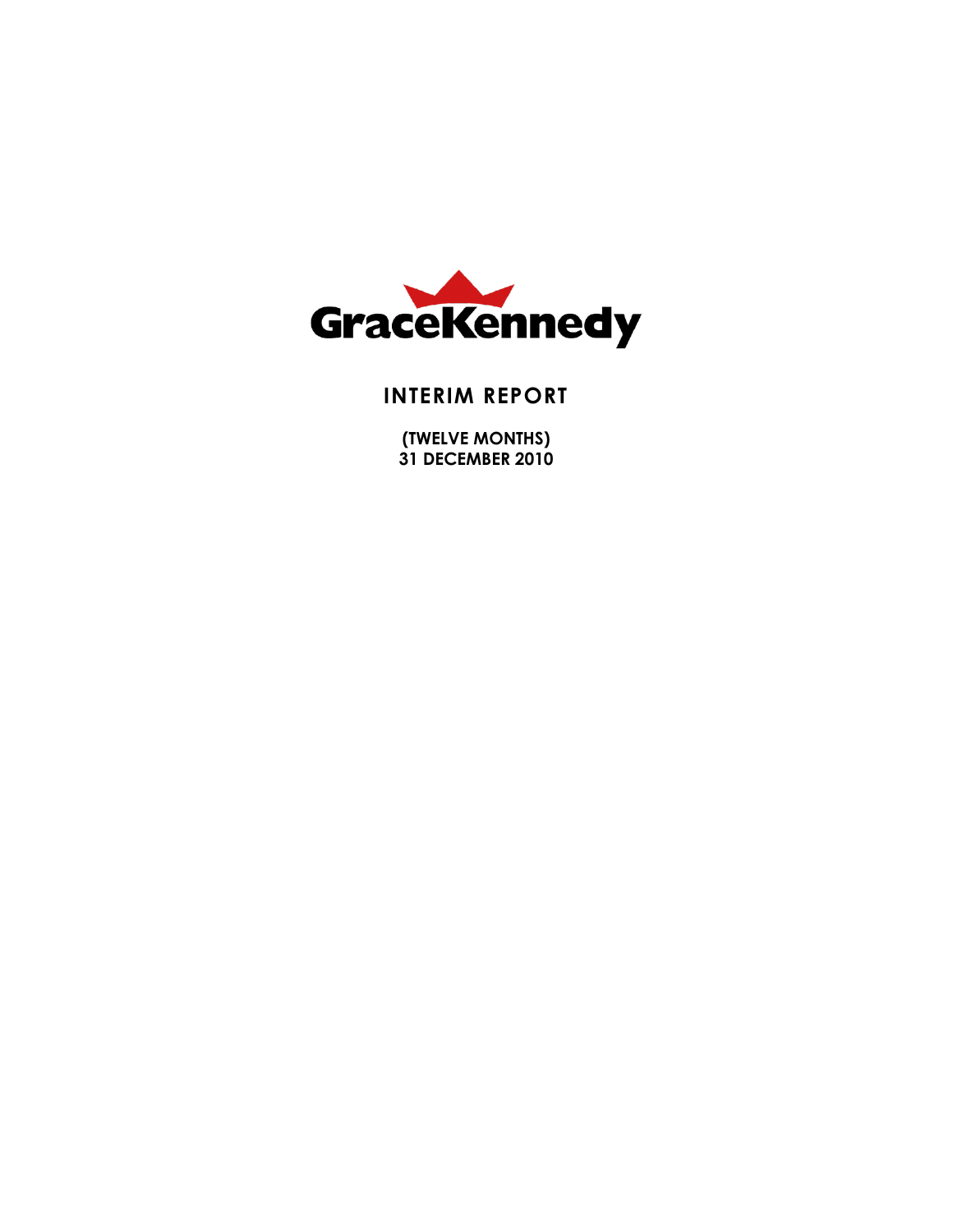

#### INTERIM REPORT TO OUR STOCKHOLDERS

The Directors present the unaudited results of the Group for the twelve months ended December 31, 2010.

The Group achieved Revenues for the twelve month period of \$55,318 million (2009: \$57,406 million), a decrease of \$2,088 million or 3.6%. The Net Profit Attributable to owners of the Company was \$2,250 million compared with \$2,575 million for the corresponding period of 2009, a decrease of 12.6%. This represents earnings per stock unit of \$6.83 (2009: \$7.82).

GK Foods and GK Financial Group had mixed results during the fourth quarter. Revenues for GK Foods increased through growth of the Grace-owned brands worldwide, and revenues for GK Financial Group declined, a contributory factor being the significant reduction in interest rates earlier in the year.

Significant investments were made in two of our factories – Grace Food Processors (Meat) and National Processors, aimed at modernizing to meet higher regulatory standards and improved efficiency. The new Distribution Centre at Bernard Lodge, St. Catherine, is now fully operational and started attracting new business for us in the fourth quarter.

During the quarter, negotiations were completed by GraceKennedy Remittance Services Limited to take over bill collections within the Jamaica Public Service Company Limited (JPS) locations, effective January 4, 2011.

Usage of First Global Bank's internet banking solution, Global Access, continues to increase with a significant percentage of the customer base now being active users.

In keeping with our new dividend policy, GraceKennedy Limited made a third dividend payment on December 17, 2010 of 45 cents per stock unit, or a total of \$149 million to shareholders on record as at November 26, 2010. The total dividend payment for 2010 was \$445.0 million, compared to \$378.8 million for 2009.

The Directors at their meeting on February 11, 2011, noted the resignations from the Board of executive Directors, Erwin Burton and Joseph Taffe, with effect from February 28, 2011, the date of their retirement from the Company. The Board is grateful for the significant contributions made by both of these executives over their many years of sterling service to the Group and wishes for them the very best on their retirement. Mr. Michael Ranglin, currently CEO of Grace Foods UK Ltd., will succeed Mr. Burton as CEO of GK Foods.

We thank our consumers, customers, suppliers and all stakeholders for their continuing relationships with us as we chart our way forward. I express my gratitude to my colleague directors, management and staff for their dedication to the GraceKennedy Group in our efforts to satisfy the needs of our customers.

Douglas R. Orane Chairman & Chief Executive Officer February 11, 2011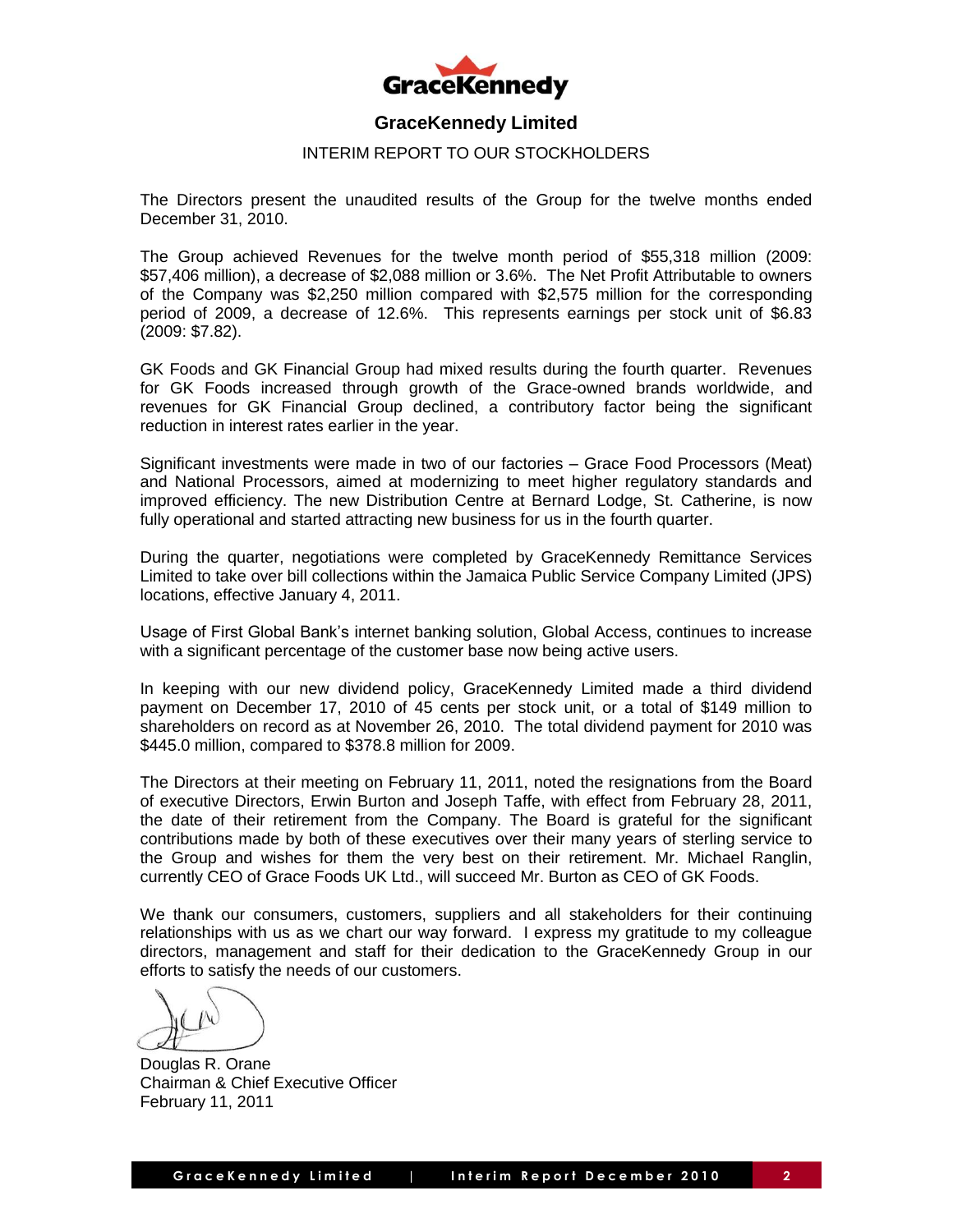CONSOLIDATED INCOME STATEMENT QUARTER ENDED 31 DECEMBER 2010 (Unaudited)

|                                           | 3 months to<br>12/31/2010<br>\$'000 | 12 months to<br>12/31/2010<br>\$'000 | 3 months to<br>12/31/2009<br>\$'000 | 12 months to<br>12/31/2009<br>\$'000 |
|-------------------------------------------|-------------------------------------|--------------------------------------|-------------------------------------|--------------------------------------|
| Revenue                                   | 13,811,054                          | 55,318,408                           | 13,991,119                          | 57,406,415                           |
| Expenses                                  | 13,203,462                          | 52,716,657                           | 13,456,338                          | 55,232,080                           |
|                                           | 607,592                             | 2,601,751                            | 534,781                             | 2,174,335                            |
| Other income                              | 287,471                             | 1,056,456                            | 241,374                             | 1,488,561                            |
| <b>Profit from Operations</b>             | 895.063                             | 3,658,207                            | 776.155                             | 3,662,896                            |
| Interest income – non-financial services  | 110,121                             | 396,794                              | 128,351                             | 474,589                              |
| Interest expense – non-financial services | (229, 118)                          | (902,092)                            | (150, 625)                          | (627, 661)                           |
| Share of results of associated companies  | 16,224                              | 106,739                              | 23,788                              | 144,043                              |
| <b>Profit before Taxation</b>             | 792,290                             | 3,259,648                            | 777,669                             | 3,653,867                            |
| Taxation                                  | (123, 185)                          | (863, 392)                           | (68, 185)                           | (931, 044)                           |
| <b>NET PROFIT FOR THE PERIOD</b>          | 669,105                             | 2,396,256                            | 709,484                             | 2,722,823                            |
| Profit attributable to:                   |                                     |                                      |                                     |                                      |
| <b>Owners of GraceKennedy Limited</b>     | 700,782                             | 2,250,176                            | 753,099                             | 2,574,955                            |
| <b>Non-controlling interests</b>          | (31, 677)                           | 146,080                              | (43, 615)                           | 147,868                              |
|                                           | 669,105                             | 2,396,256                            | 709,484                             | 2,722,823                            |

**Earnings per Stock Unit for profit attributable to the**

 **owners of the company during the period:**

(expressed in \$ per stock unit):

| \$7.82 |
|--------|
| \$7.79 |
|        |

### **GraceKennedy Limited**

#### CONSOLIDATED STATEMENT OF COMPREHENSIVE INCOME QUARTER ENDED 31 DECEMBER 2010

(Unaudited)

|                                                       | 3 months to<br>12/31/2010<br>\$'000 | 12 months to<br>12/31/2010<br>\$'000 | 3 months to<br>12/31/2009<br>\$'000 | 12 months to<br>12/31/2009<br>\$'000 |
|-------------------------------------------------------|-------------------------------------|--------------------------------------|-------------------------------------|--------------------------------------|
| Profit for the period                                 | 669.105                             | 2,396,256                            | 709.484                             | 2,722,823                            |
| Other comprehensive income:                           |                                     |                                      |                                     |                                      |
| Foreign currency translation adjustments              | (7, 147)                            | (186, 920)                           | 78,182                              | 560,081                              |
| Fair value gains/(losses)                             | 400.377                             | 1,288,256                            | (52, 164)                           | 1,227,905                            |
| Revaluation gains/(losses)                            | 73,688                              | 73,688                               | 2,872                               | (52, 852)                            |
| Share of other comprehensive income of                |                                     |                                      |                                     |                                      |
| associated companies                                  | 21.962                              | 21,962                               |                                     |                                      |
| Other comprehensive income for the period, net of tax | 488,880                             | 1,196,986                            | 28,890                              | 1,735,134                            |
| TOTAL COMPREHENSIVE INCOME FOR THE PERIOD             | 1,157,985                           | 3,593,242                            | 738,374                             | 4,457,957                            |
| Total comprehensive income attributable to:           |                                     |                                      |                                     |                                      |
| <b>Owners of GraceKennedy Limited</b>                 | 1.176.948                           | 3.442.829                            | 761,168                             | 4,255,966                            |
| Non-controlling interests                             | (18,963)                            | 150,413                              | (22, 794)                           | 201,991                              |
|                                                       | 1,157,985                           | 3,593,242                            | 738,374                             | 4,457,957                            |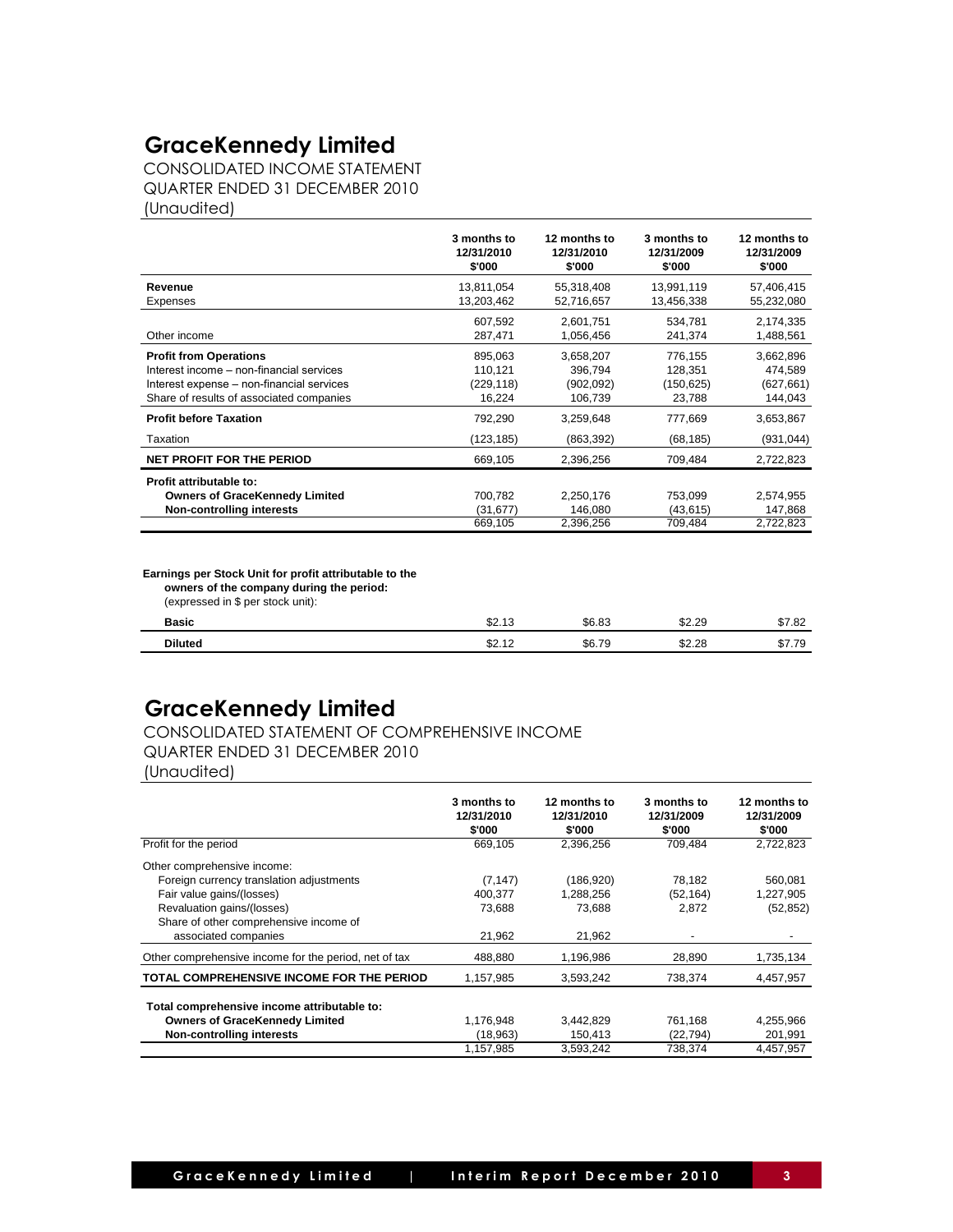CONSOLIDATED STATEMENT OF FINANCIAL POSITION 31 DECEMBER 2010 (Unaudited)

|                                                                             | 2010       | 2009       |
|-----------------------------------------------------------------------------|------------|------------|
|                                                                             | \$'000     | \$'000     |
| <b>ASSETS</b>                                                               |            |            |
| Cash and deposits                                                           | 13,609,782 | 10,608,376 |
| Investment securities                                                       | 41,049,236 | 43,420,747 |
| Receivables                                                                 | 7,580,739  | 7,780,765  |
| Inventories                                                                 | 5,727,961  | 5,501,746  |
| Loans receivable                                                            | 10,401,441 | 11,191,055 |
| Taxation recoverable                                                        | 1,339,110  | 1,001,844  |
| Investments in associates                                                   | 725,826    | 699,257    |
| Intangible assets                                                           | 2,042,293  | 2,491,055  |
| <b>Fixed assets</b>                                                         | 6,692,471  | 6,231,744  |
| Deferred tax assets                                                         | 923,572    | 1,202,078  |
| Pension plan asset                                                          | 7,973,705  | 7,438,584  |
|                                                                             |            |            |
| <b>Total Assets</b>                                                         | 98,066,136 | 97,567,251 |
| <b>LIABILITIES</b>                                                          |            |            |
| Deposits                                                                    | 13,033,915 | 11,980,676 |
| Securities sold under agreements to repurchase                              | 26,521,041 | 27,380,505 |
| Bank and other loans                                                        | 13,764,164 | 17,227,287 |
| Payables                                                                    | 11,785,359 | 11,377,084 |
| Taxation                                                                    | 361,824    | 437,067    |
| Provisions                                                                  | 8,037      | 6,986      |
| Deferred tax liabilities                                                    | 2,541,777  | 2,367,502  |
| Other post-employment obligations                                           | 2,206,862  | 1,945,132  |
| <b>Total Liabilities</b>                                                    | 70,222,979 | 72,722,239 |
|                                                                             |            |            |
| <b>EQUITY</b><br>Capital & reserves attributable to the<br>company's owners |            |            |
| Share capital                                                               | 574,216    | 573,976    |
| Capital and fair value reserves                                             | 4,443,059  | 2,781,614  |
| Retained earnings                                                           | 17,459,342 | 17,305,066 |
| <b>Banking Reserves</b>                                                     | 2,222,315  | 627,685    |
| Other reserves                                                              | 1,998,873  | 2,409,301  |
|                                                                             | 26,697,805 | 23,697,642 |
| <b>Non-controlling interests</b>                                            | 1,145,352  | 1,147,370  |
| <b>Total equity</b>                                                         | 27,843,157 | 24,845,012 |
|                                                                             |            |            |
| <b>Total Equity and Liabilities</b>                                         | 98,066,136 | 97,567,251 |
|                                                                             |            |            |

Approved for issue by the Board of Directors on 11 February 2011 and signed on its behalf by:

Chairman

Douglas Orane

Fay McIntosh Chief Financial Officer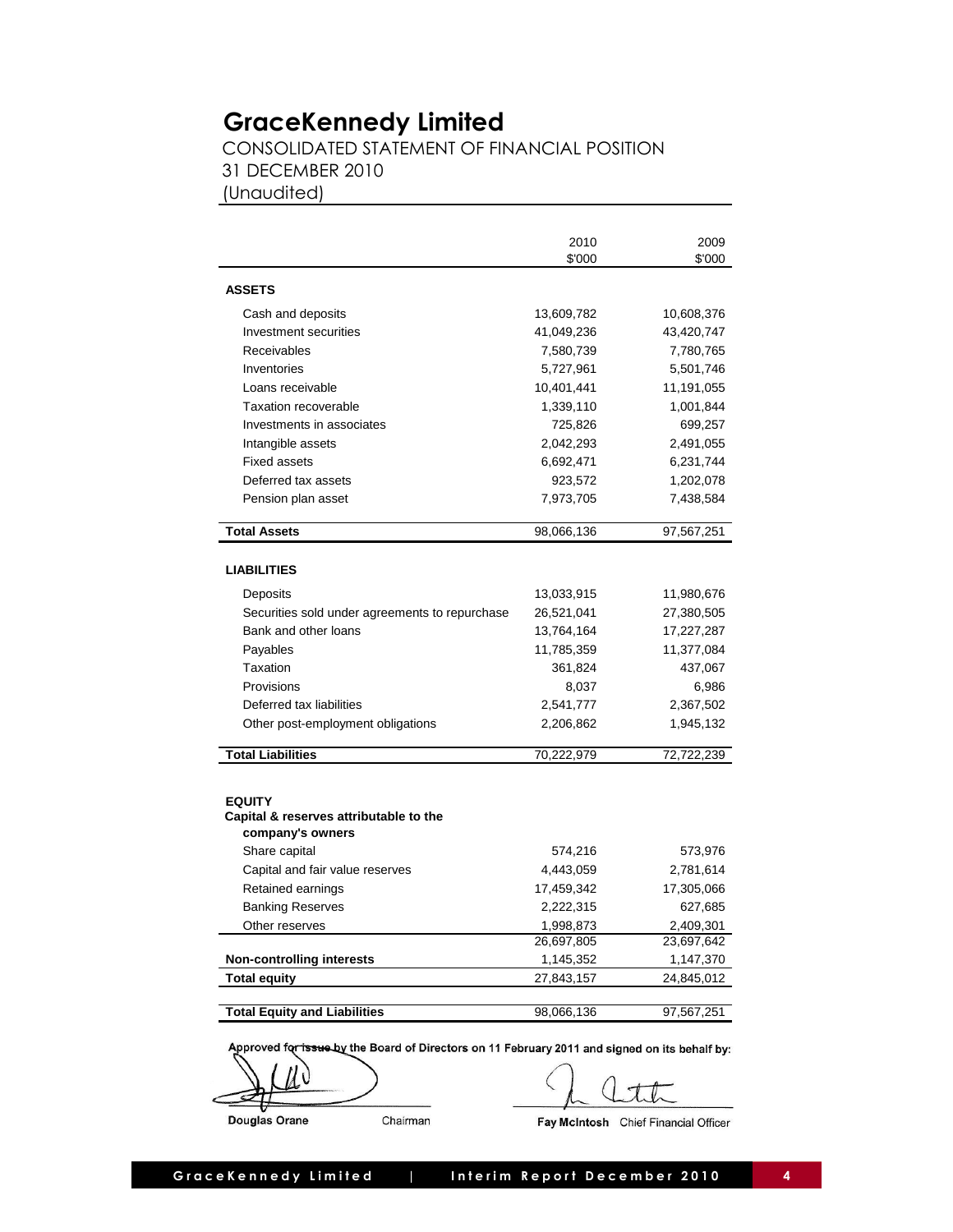CONSOLIDATED STATEMENT OF CHANGES IN EQUITY QUARTER ENDED 31 DECEMBER 2010

(Unaudited)

|                                                              | Attributable to owners of the company |                  |                                      |                      |                            | Non-<br>controlling<br>interests |                |                          |               |  |  |  |
|--------------------------------------------------------------|---------------------------------------|------------------|--------------------------------------|----------------------|----------------------------|----------------------------------|----------------|--------------------------|---------------|--|--|--|
|                                                              | No. of<br><b>Shares</b>               | Share<br>Capital | Capital and<br>Fair Value<br>Reserve | Retained<br>Earnings | <b>Banking</b><br>Reserves | Other<br>Reserves                | Total          |                          |               |  |  |  |
|                                                              | 000                                   | \$'000           | \$'000                               | \$'000               | \$'000                     | \$'000                           | \$'000         | \$'000                   | \$'000        |  |  |  |
| Balance at 1 January 2009                                    | 329,154                               | 553,879          | 1,741,106                            | 14,827,191           | 776,884                    | 1,900,345                        | 19,799,405     | 1,773,661                | 21,573,066    |  |  |  |
| Total comprehensive income for<br>the period                 |                                       |                  | 1,173,067                            | 2,574,955            |                            | 507,944                          | 4,255,966      | 201,991                  | 4,457,957     |  |  |  |
| Issue of shares                                              | 479                                   | 20,097           |                                      | $\overline{a}$       | $\overline{a}$             |                                  | 20,097         | ÷,                       | 20,097        |  |  |  |
| Decrease in non-controlling<br>interests                     |                                       |                  |                                      |                      |                            |                                  |                | (277, 376)               | (277, 376)    |  |  |  |
| Transfers between reserves:                                  |                                       |                  |                                      |                      |                            |                                  |                |                          |               |  |  |  |
| To capital reserves                                          |                                       |                  | 22,972                               | (22, 972)            |                            |                                  |                |                          |               |  |  |  |
| To retained earnings                                         |                                       |                  | (155, 531)                           | 304,730              | (149, 199)                 |                                  |                |                          |               |  |  |  |
| Employee share option scheme                                 |                                       |                  |                                      |                      |                            | 1,012                            | 1,012          |                          | 1,012         |  |  |  |
| Dividends paid                                               |                                       |                  | $\overline{\phantom{a}}$             | (378, 838)           |                            |                                  | (378, 838)     | $\overline{\phantom{a}}$ | (378, 838)    |  |  |  |
| Dividends paid by subsidiary to<br>non-controlling interests |                                       |                  |                                      |                      |                            |                                  | Ĭ.             | (550, 906)               | (550, 906)    |  |  |  |
| Total transactions with owners                               | 479                                   | 20,097           | (132, 559)                           | (97,080)             | (149, 199)                 | 1,012                            | (357, 729)     | (828, 282)               | (1, 186, 011) |  |  |  |
| Balance at 31 December 2009                                  | 329,633                               | 573,976          | 2,781,614                            | 17,305,066           | 627,685                    | 2,409,301                        | 23,697,642     | 1,147,370                | 24,845,012    |  |  |  |
| Balance at 1 January 2010                                    | 329,633                               | 573,976          | 2,781,614                            | 17,305,066           | 627,685                    | 2,409,301                        | 23,697,642     | 1,147,370                | 24,845,012    |  |  |  |
| Total comprehensive income for<br>the period                 |                                       | $\overline{a}$   | 1,371,998                            | 2,250,176            |                            | (179, 345)                       | 3,442,829      | 150,413                  | 3,593,242     |  |  |  |
| Issue of shares                                              | 5                                     | 319              |                                      |                      |                            |                                  | 319            |                          | 319           |  |  |  |
| Purchase of treasury shares                                  | (2)                                   | (79)             | 1,088                                |                      |                            |                                  | 1,009          |                          | 1,009         |  |  |  |
| Transfers between reserves:                                  |                                       |                  |                                      |                      |                            |                                  |                |                          |               |  |  |  |
| To capital reserves                                          |                                       |                  | 288,359                              | (288, 359)           |                            |                                  |                |                          |               |  |  |  |
| To retained earnings                                         |                                       |                  | $\overline{\phantom{a}}$             | 232,096              |                            | (232,096)                        |                |                          |               |  |  |  |
| To banking reserves                                          |                                       |                  |                                      | (1,594,630)          | 1,594,630                  |                                  |                |                          |               |  |  |  |
| Employee share option scheme                                 |                                       |                  |                                      |                      |                            | 1,013                            | 1,013          |                          | 1,013         |  |  |  |
| Dividends paid                                               |                                       |                  |                                      | (445,007)            |                            |                                  | (445,007)      |                          | (445,007)     |  |  |  |
| Dividends paid by subsidiary to<br>non-controlling interests |                                       |                  |                                      |                      |                            |                                  | $\overline{a}$ | (152, 431)               | (152, 431)    |  |  |  |
| Total transactions with owners                               | 3                                     | 240              | 289,447                              | (2,095,900)          | 1,594,630                  | (231, 083)                       | (442, 666)     | (152, 431)               | (595,097)     |  |  |  |
| Balance at 31 December 2010                                  | 329.636                               | 574,216          | 4,443,059                            | 17,459,342           | 2,222,315                  | 1,998,873                        | 26,697,805     | 1,145,352                | 27,843,157    |  |  |  |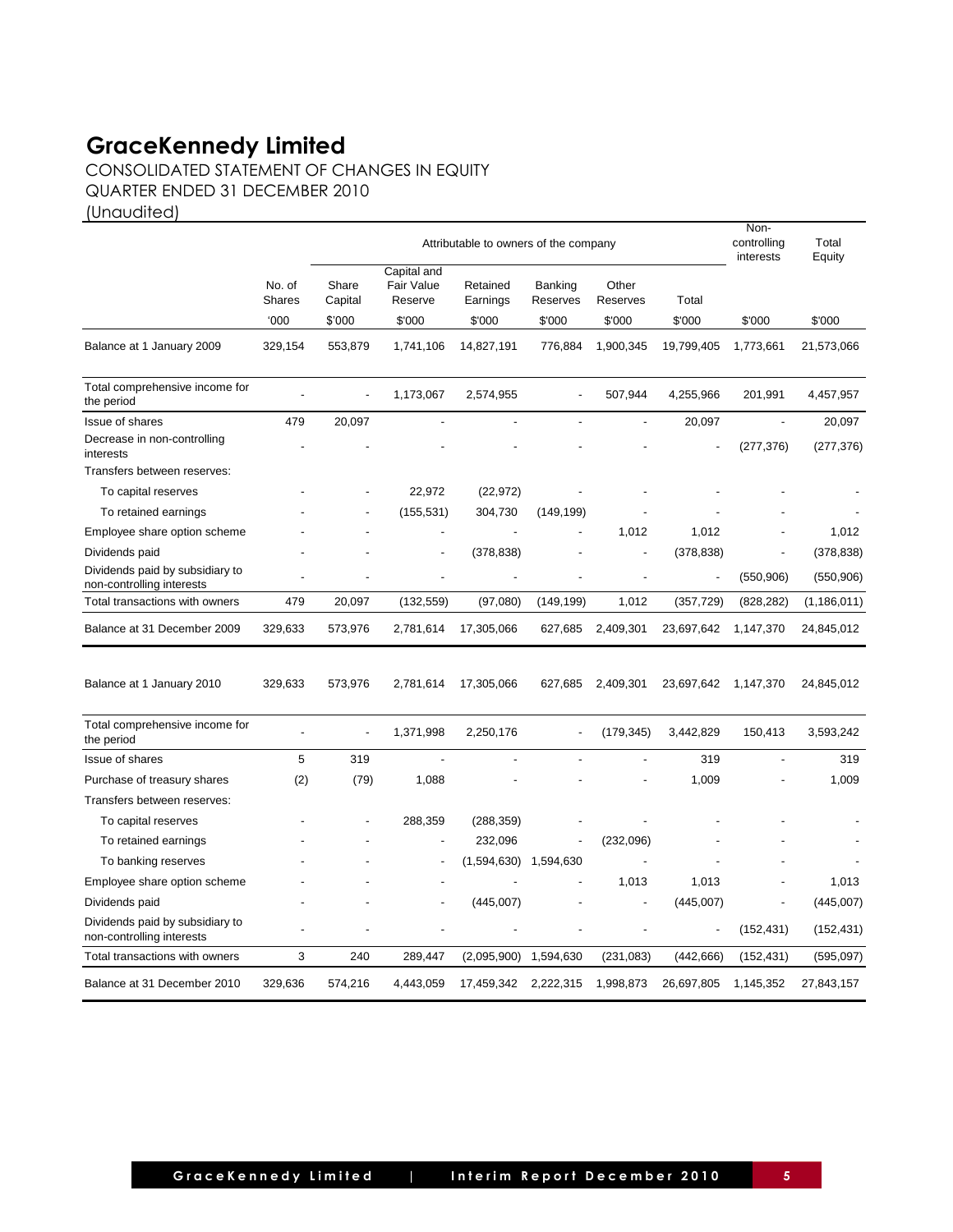CONSOLIDATED STATEMENT OF CASH FLOWS QUARTER ENDED 31 DECEMBER 2010

(Unaudited)

|                                                                                                            | 12/31/2010<br>\$'000 | 12/31/2009<br>\$'000 |
|------------------------------------------------------------------------------------------------------------|----------------------|----------------------|
| SOURCES/(USES) OF CASH:                                                                                    |                      |                      |
| <b>Operating Activities</b>                                                                                |                      |                      |
| Profit for the period                                                                                      | 2,396,256            | 2,722,823            |
| Adjustments for items not affecting cash, changes in non-cash<br>working capital components and other, net | 3,850,891            | (4,982,024)          |
| Cash provided by/(used in) operating activities                                                            | 6,247,147            | (2,259,201)          |
| Cash used in financing activities                                                                          | (4,457,841)          | (1,296,387)          |
| Cash provided by investing activities                                                                      | 1,487,869            | 5,312,445            |
| Increase in cash and cash equivalents                                                                      | 3,277,175            | 1,756,857            |
| Cash and cash equivalents at beginning of year                                                             | 8,798,668            | 6,691,504            |
| Exchange and translation (losses)/gains on net foreign cash balances                                       | (157, 796)           | 350,307              |
| CASH AND CASH EQUIVALENTS AT END OF PERIOD                                                                 | 11,918,047           | 8,798,668            |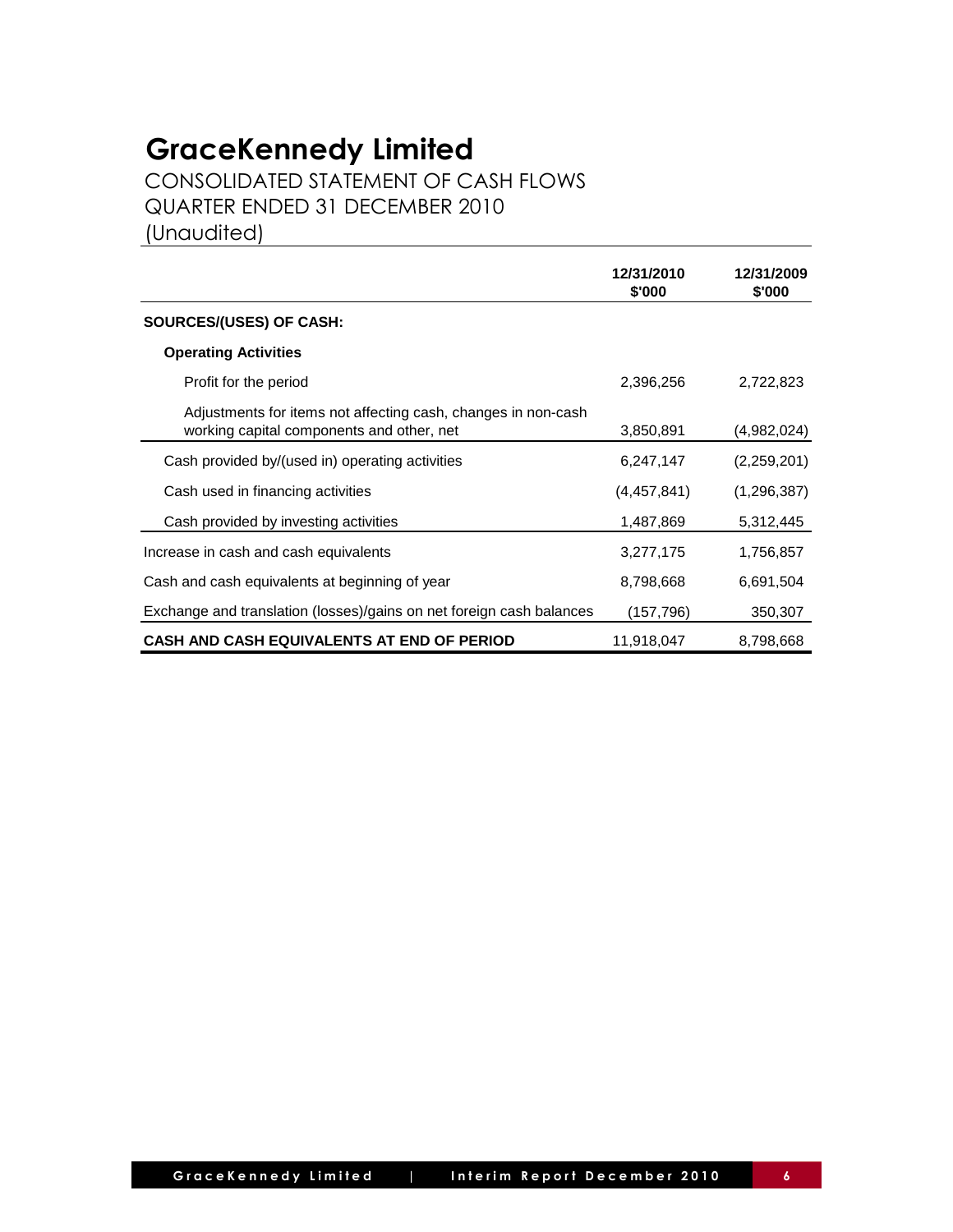## FINANCIAL INFORMATION BY OPERATING SEGMENT

QUARTER ENDED 31 DECEMBER 2010

(Unaudited)

| 12 months to 31 December 2010  | Food       | Retail &<br>Banking &<br><b>Trading</b><br><b>Trading</b><br><b>Investments</b> |                          | <b>Insurance</b> | Money<br><b>Services</b> | Consolidation<br><b>Adjustments</b> | Group      |
|--------------------------------|------------|---------------------------------------------------------------------------------|--------------------------|------------------|--------------------------|-------------------------------------|------------|
|                                | \$'000     | \$'000                                                                          | \$'000                   | \$'000           | \$'000                   | \$'000                              | \$'000     |
| <b>REVENUE</b>                 |            |                                                                                 |                          |                  |                          |                                     |            |
| <b>External sales</b>          | 34,466,003 | 5,721,065                                                                       | 5,984,487                | 4,790,922        | 4,355,931                | $\overline{\phantom{0}}$            | 55,318,408 |
| Inter-segment sales            | 169,316    | 7,922                                                                           | 37,697                   | 317,517          | $\overline{\phantom{a}}$ | (532, 452)                          |            |
| <b>Total Revenue</b>           | 34,635,319 | 5,728,987                                                                       | 6,022,184                | 5,108,439        | 4,355,931                | (532, 452)                          | 55,318,408 |
| <b>RESULT</b>                  |            |                                                                                 |                          |                  |                          |                                     |            |
| Operating results              | 770,726    | 197,451                                                                         | 515,023                  | 288,343          | 1,135,708                | 86,073                              | 2,993,324  |
| Unallocated income             |            | $\overline{\phantom{a}}$                                                        | $\overline{\phantom{0}}$ | -                |                          | 664,883                             | 664,883    |
| Profit from operations         |            |                                                                                 |                          |                  |                          | $\overline{\phantom{0}}$            | 3,658,207  |
| Finance income                 | 26,277     | 1,234                                                                           | 68,949                   | 27,702           | 63,264                   | 209,368                             | 396,794    |
| Finance expense                | (434, 227) | (95,041)                                                                        | (92, 684)                | (7, 448)         | (3,506)                  | (269, 186)                          | (902, 092) |
| Share of associates            | 124,983    |                                                                                 | 54,022                   | (71, 776)        | (490)                    |                                     | 106,739    |
| <b>Profit before Taxation</b>  | 487,759    | 103.644                                                                         | 545,310                  | 236,821          | 1,194,976                | 691,138                             | 3,259,648  |
| Taxation                       |            |                                                                                 |                          |                  |                          |                                     | (863, 392) |
| Net Profit for the period      |            |                                                                                 |                          |                  |                          |                                     | 2,396,256  |
| Attributable to:               |            |                                                                                 |                          |                  |                          |                                     |            |
| Owners of GraceKennedy Limited |            |                                                                                 |                          |                  |                          |                                     | 2,250,176  |

| $\ddotsc$<br><sup>1</sup> interests<br>Non<br>-controllina | ∩ء∩<br>$\sqrt{11}$ |
|------------------------------------------------------------|--------------------|
|                                                            | 256<br>396<br>.    |

| 12 months to 31 December 2009 | Food<br><b>Trading</b><br>\$'000 | Retail &<br>Trading<br>\$'000 | <b>Banking &amp;</b><br><b>Investments</b><br>\$'000 | <b>Insurance</b><br>\$'000 | Money<br><b>Services</b><br>\$'000 | Consolidation<br><b>Adjustments</b><br>\$'000 | Group<br>\$'000 |
|-------------------------------|----------------------------------|-------------------------------|------------------------------------------------------|----------------------------|------------------------------------|-----------------------------------------------|-----------------|
| <b>REVENUE</b>                |                                  |                               |                                                      |                            |                                    |                                               |                 |
| External sales                | 34,430,955                       | 6,545,376                     | 7,965,009                                            | 3,941,427                  | 4,523,648                          |                                               | 57,406,415      |
| Inter-segment sales           | 180,352                          | 5,036                         | 255,428                                              | 352,367                    |                                    | (793,183)                                     |                 |
| <b>Total Revenue</b>          | 34,611,307                       | 6,550,412                     | 8,220,437                                            | 4,293,794                  | 4,523,648                          | (793, 183)                                    | 57,406,415      |
|                               |                                  |                               |                                                      |                            |                                    |                                               |                 |
| <b>RESULT</b>                 |                                  |                               |                                                      |                            |                                    |                                               |                 |
| Operating results             | 774,034                          | 70,892                        | 4,902                                                | 429,253                    | 1,331,128                          | 227,632                                       | 2,837,841       |
| Unallocated income            |                                  |                               | $\overline{\phantom{a}}$                             |                            |                                    | 825,055                                       | 825,055         |
| Profit from operations        |                                  | $\overline{\phantom{a}}$      | $\overline{\phantom{a}}$                             |                            |                                    |                                               | 3,662,896       |
| Finance income                | 23,891                           | 23,696                        | 86,725                                               | 51,266                     | 78,043                             | 210,968                                       | 474,589         |
| Finance expense               | (159, 815)                       | (186, 369)                    | (37, 590)                                            | (7,803)                    | (889)                              | (235, 195)                                    | (627, 661)      |
| Share of associates           | 85,646                           | 8,951                         | 50,912                                               | (977)                      | (489)                              |                                               | 144,043         |
| Profit before Taxation        | 723,756                          | (82, 830)                     | 104,949                                              | 471,739                    | 1,407,793                          | 1,028,460                                     | 3,653,867       |
| Taxation                      |                                  |                               |                                                      |                            |                                    |                                               | (931, 044)      |
| Net Profit for the period     |                                  |                               |                                                      |                            |                                    |                                               | 2,722,823       |

Attributable to:

| Owners of GraceKennedy Limited | 2,574,955 |
|--------------------------------|-----------|
| Non-controlling interests      | 147.868   |
|                                | 2,722,823 |

 **GraceKennedy Limited | Interim Report December 2010 | 7**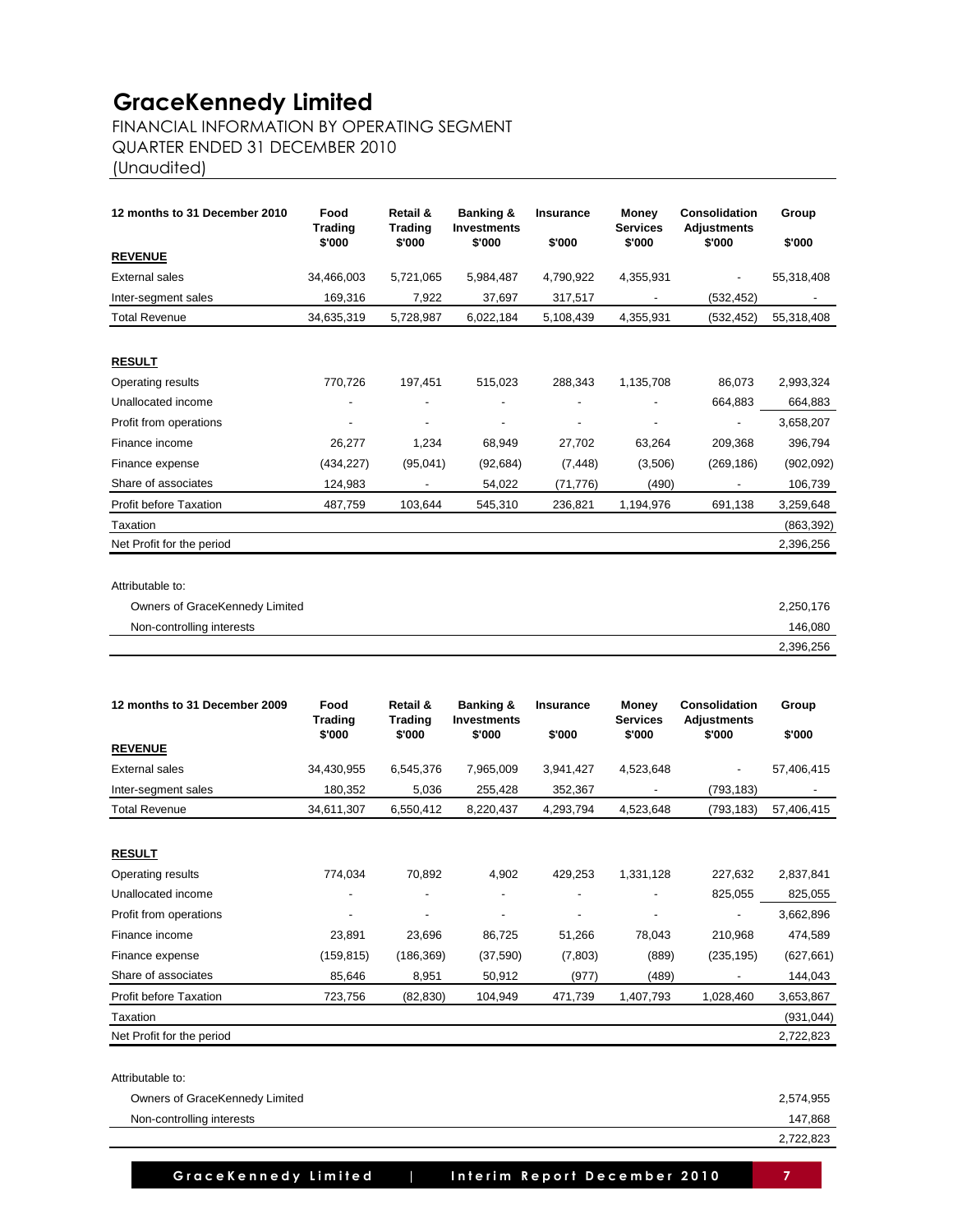## **GraceKennedy Limited** INTERIM CONSOLIDATED FINANCIAL STATEMENTS

QUARTER ENDED 31 DECEMBER 2010

#### **Notes**

#### **1. Accounting Policies**

#### **(a) Basis of preparation**

These financial statements have been prepared in accordance with and comply with International Financial Reporting Standards (IFRS), and have been prepared under the historical cost convention, as modified by the revaluation of certain fixed and financial assets.

The accounting policies followed in these interim financial statements are consistent with those used in the audited financial statements for the year ended 31 December 2009.

These financial statements are presented in Jamaican dollars unless otherwise indicated.

#### **(b) Fixed Assets**

All fixed assets are initially recorded at cost. Freehold land and buildings are subsequently shown at market valuation based on biennial valuations by external independent valuers, less subsequent depreciation of buildings. All other fixed assets are carried at cost less accumulated depreciation.

#### **(c) Intangible Assets**

Goodwill is recorded at cost and represents the excess of the value of consideration paid over the fair value of the net assets acquired. Goodwill is tested annually for impairment and carried at cost less accumulated impairment losses. Other intangible assets, which include computer software licences, brands, distribution channel agreements and policy contracts are recorded at cost and amortised over their estimated useful lives.

#### **(d) Investment securities**

The Group classifies its investments in debt and equity securities into the availablefor-sale and loans receivable categories. Available-for-sale investments are subsequently re-measured at fair value. Unrealised gains and losses arising from changes in the fair value of these investments are recorded in the Capital and fair value reserve. Loans receivable financial assets are subsequently remeasured at amortised cost.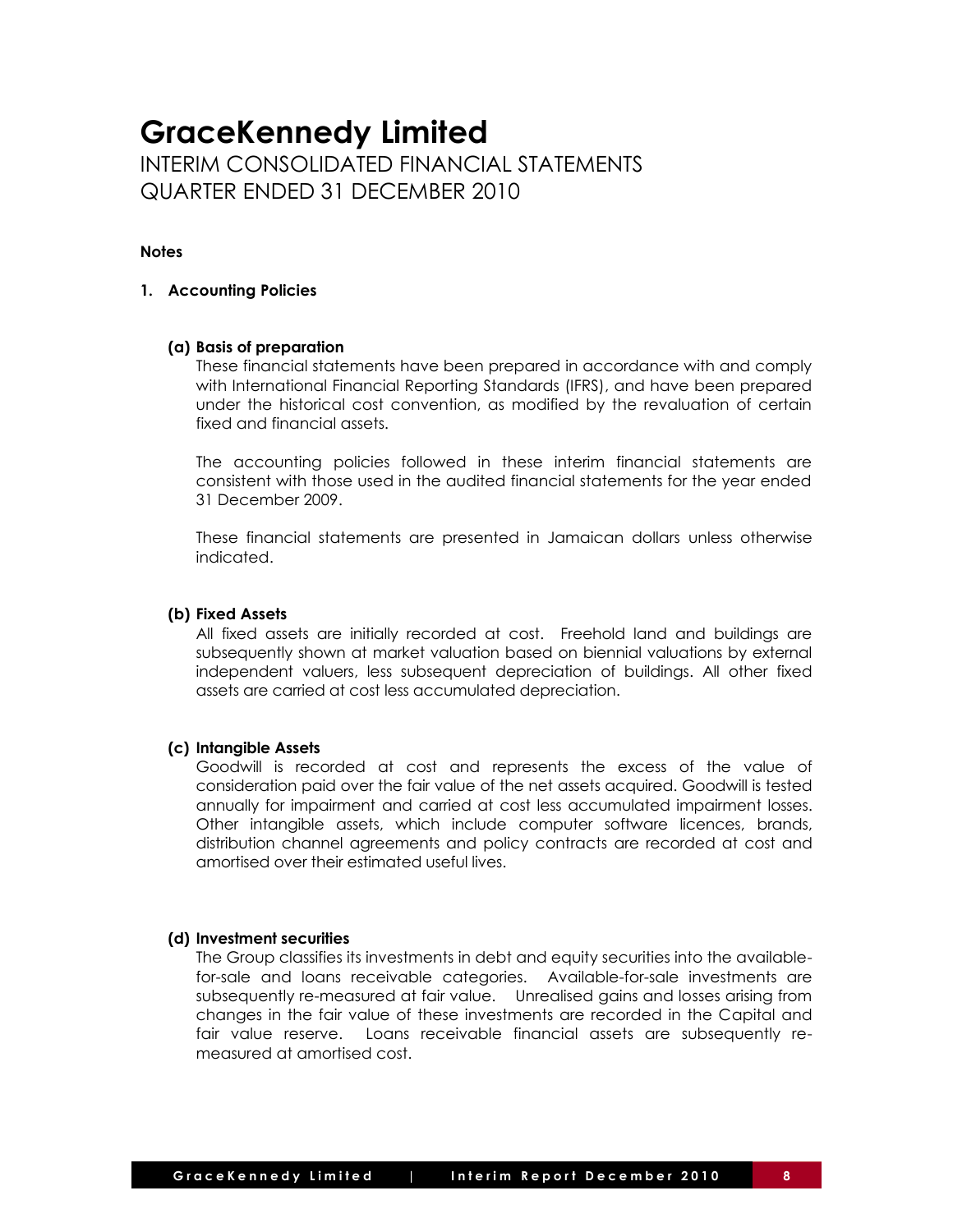#### **(e) Employee benefits**

*(i) Pension plan assets*

The Group operates a defined benefit plan. The scheme is generally funded through payments to a trustee-administered fund as determined by periodic actuarial calculations.

The asset or liability in respect of defined benefit pension plans is the difference between the present value of the defined benefit obligation at the balance sheet date and the fair value of plan assets, together with adjustments for actuarial gains/losses and past service costs. The defined benefit obligation is calculated annually by independent actuaries using the projected unit credit method.

Actuarial gains and losses arising from experience adjustments, changes in actuarial assumptions and amendments to pension plans are charged or credited to income over the average remaining service lives of the related employees.

#### *(ii) Other post-retirement obligations*

Some Group companies provide post-retirement health care benefits, group life, gratuity and supplementary plans to their retirees. The entitlement to these benefits is usually based on the employee remaining in service up to retirement age and the completion of a minimum service period. The expected costs of these benefits are accrued over the period of employment, using an accounting methodology similar to that for defined benefit pension plans. These obligations are valued annually by independent qualified actuaries.

#### *(iii) Equity compensation benefits*

The Group operates an equity-settled, share-based compensation plan. Share options are granted to management and key employees. The fair value of the employee services received in exchange for the grant of the options is recognised as an expense. The total amount to be expensed over the vesting period is determined by reference to the fair value of the options granted, excluding the impact of non-market vesting conditions.

#### **(f) Deferred taxation**

Deferred income tax is provided in full, using the liability method, on all temporary differences arising between the tax bases of assets and liabilities and their carrying amounts in the financial statements. Currently enacted tax rates are used in the determination of deferred income tax.

Deferred tax assets are recognized to the extent that it is probable that future taxable profit will be available against which the temporary differences can be utilized.

#### **(g) Provisions**

Provisions are recognized when the Group has a present legal or constructive obligation as a result of past events, it is probable that an outflow of resources will be required to settle the obligation, and a reliable estimate of the amount can be made.